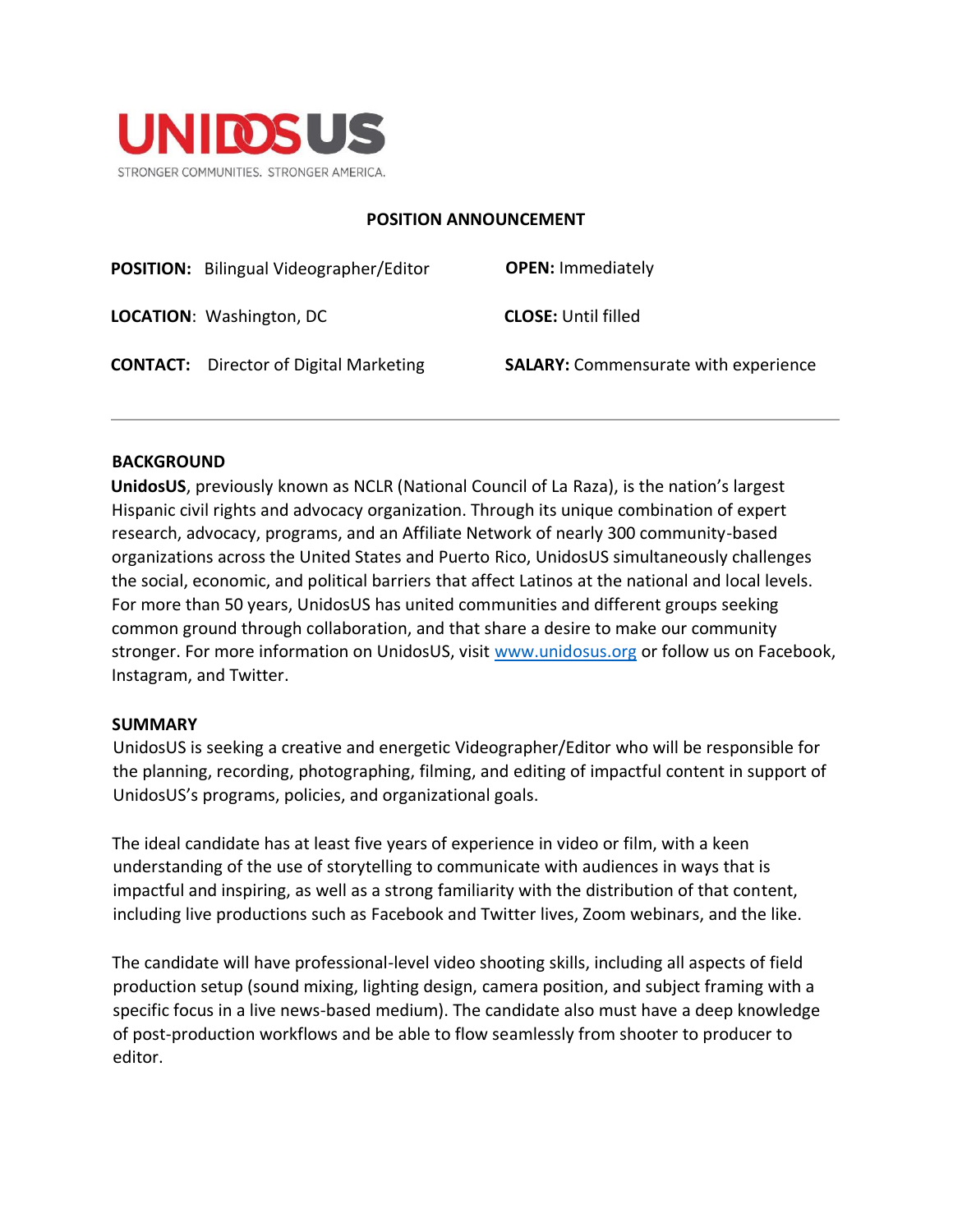This is a fast-paced, highly visible role where the candidate will be interfacing directly with senior leadership, including the organization's president and CEO, along with external VIPs. The Videographer will report to the Director of Digital Marketing and will be based in Washington, DC.

## **RESPONSIBILITIES**

- Field produce, shoot and edit stories, feature reports, live events, and multi-camera productions.
- Operate cameras, manage gear and other technologies, lights, mics, editing software.
- Cover press events and live reports from major Washington, DC locations, including The Capitol.
- Editing both original and pre-recorded content for new pieces.
- Ability to edit short/quick packages on site and convert them to multiple formats.
- Manage the production of Facebook Lives, Twitter Lives, and Zoom webinars.
- Managing the organization of the project and related media assets as well as backing up/archiving work.
- Periodic travel required
- Support tracking and reporting results, as well as help analyze impact of video initiatives on various key performance indicators (KPI) (i.e., views, engagement, growth trends, campaign successes); suggest optimization tactics.
- Identify and propose innovative ideas in support of key program or organizational goals.
- Stay up to date with the latest video and digital media best practices and technologies.
- Work with copywriters and designers to ensure content is produced in a timely manner and that content is informative and appealing.
- Collaborate with internal and external stakeholders.
- Work directly with senior leadership, including the organization's president and CEO and VIPs from external partners.

### **QUALIFICATIONS**

- Bachelor's degree in TV/film, marketing, communications, or related field.
- Five (5) to seven (7) years of relevant experience as a videographer and editor in a similar role.
- Strong understanding of post-production workflow and the ability to provide recommendations to any process/workflow to increase efficiency.
- Understanding and/or interest in the Latino community and the issues the organization focuses on: education, economic empowerment, health, immigration, and civic engagement.
- Experience working across different teams to inform and produce content, including interfacing with VIPs and their offices.
- Proficient in Adobe Premiere (or Final Cut Pro) and Adobe Creative Suite (i.e., Premiere, After Effects, Photoshop).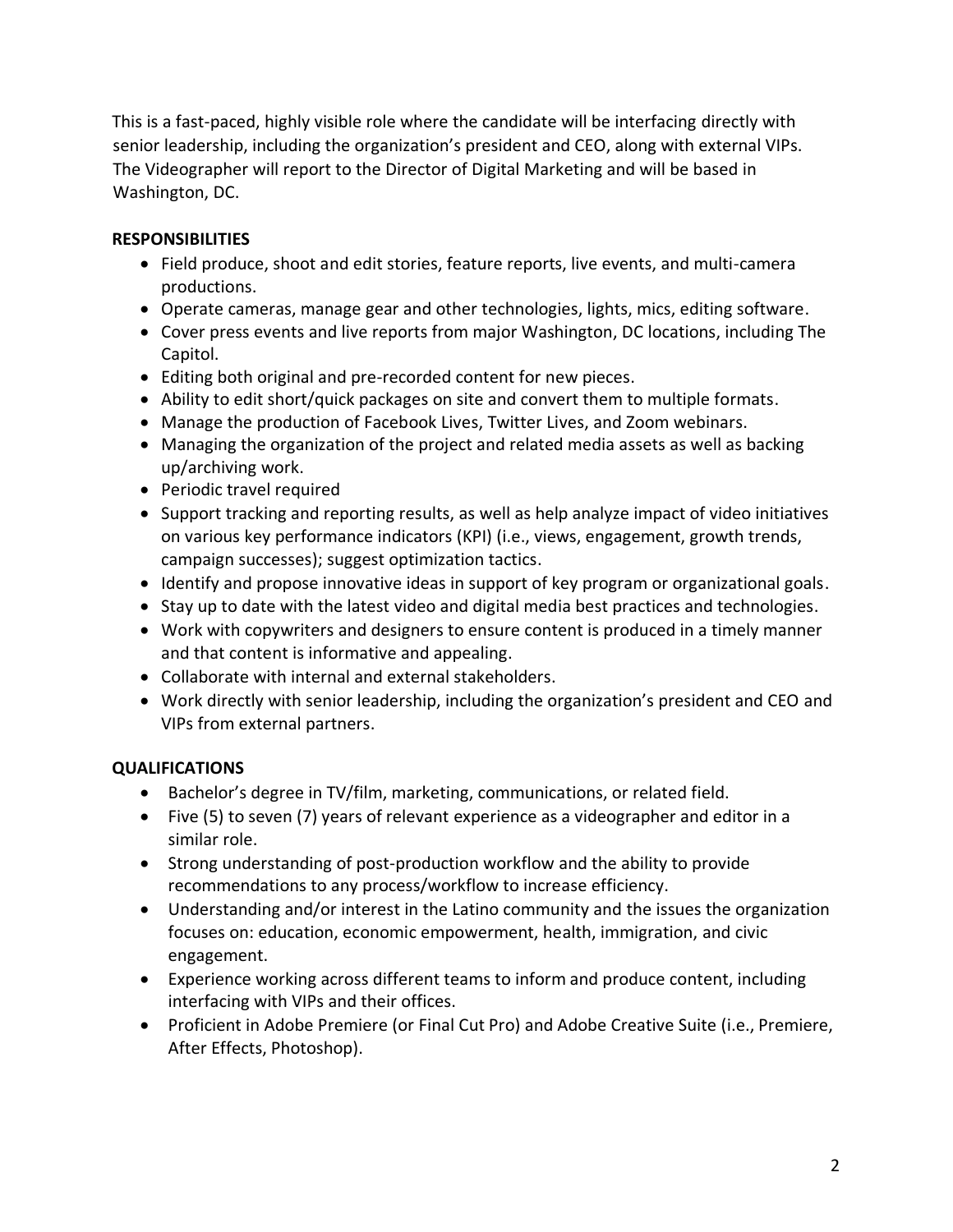- Knowledge of appropriate file formats, codecs, and their proper handling in a post workflow.
- Adept at organizing projects, managing workload for multiple projects, and meeting deadlines.
- Knowledge of appropriate file formats, codecs, and their proper handling in a post workflow.
- Familiarity with animation a plus.
- Steadfast commitment to UnidosUS mission, vision, and values of Excellence, Accountability, Respeto.
- Commitment to U.S. Latino community, Latino nonprofit organizations, and the Latino market.
- Demonstrated experience working in nonprofits, community-based organizations, and diverse communities.
- Ability to operate professional video cameras (e.g. Sony FS5, A7III); ability to handle basic color correction preferred.
- Able to capture photographs for events and campaigns, as well as headshots for new employees.
- Ability to perform basic sound design and audio mixing.
- Ability to implement provided graphics and titles, and ideally the ability to create original graphics/animation would be preferred.
- Keen understanding of social media and its intersection with video.
- Excellent multitasking and strong time management skills.
- Critical thinker with attention to detail and problem-solving skills.
- Team player with excellent interpersonal and communication skills
- Excellent communication skills, both oral and written.
- Commitment to excellence and high standards.
- Ability to work independently and as a member of various teams and committees.
- Acute attention to detail.
- Advanced proficiency with Microsoft Office Suite more specifically, Office 365.
- Bilingual (English/Spanish written and verbal) skills required.

# **Employment with UnidosUS is contingent upon successful completion of a background screen.**